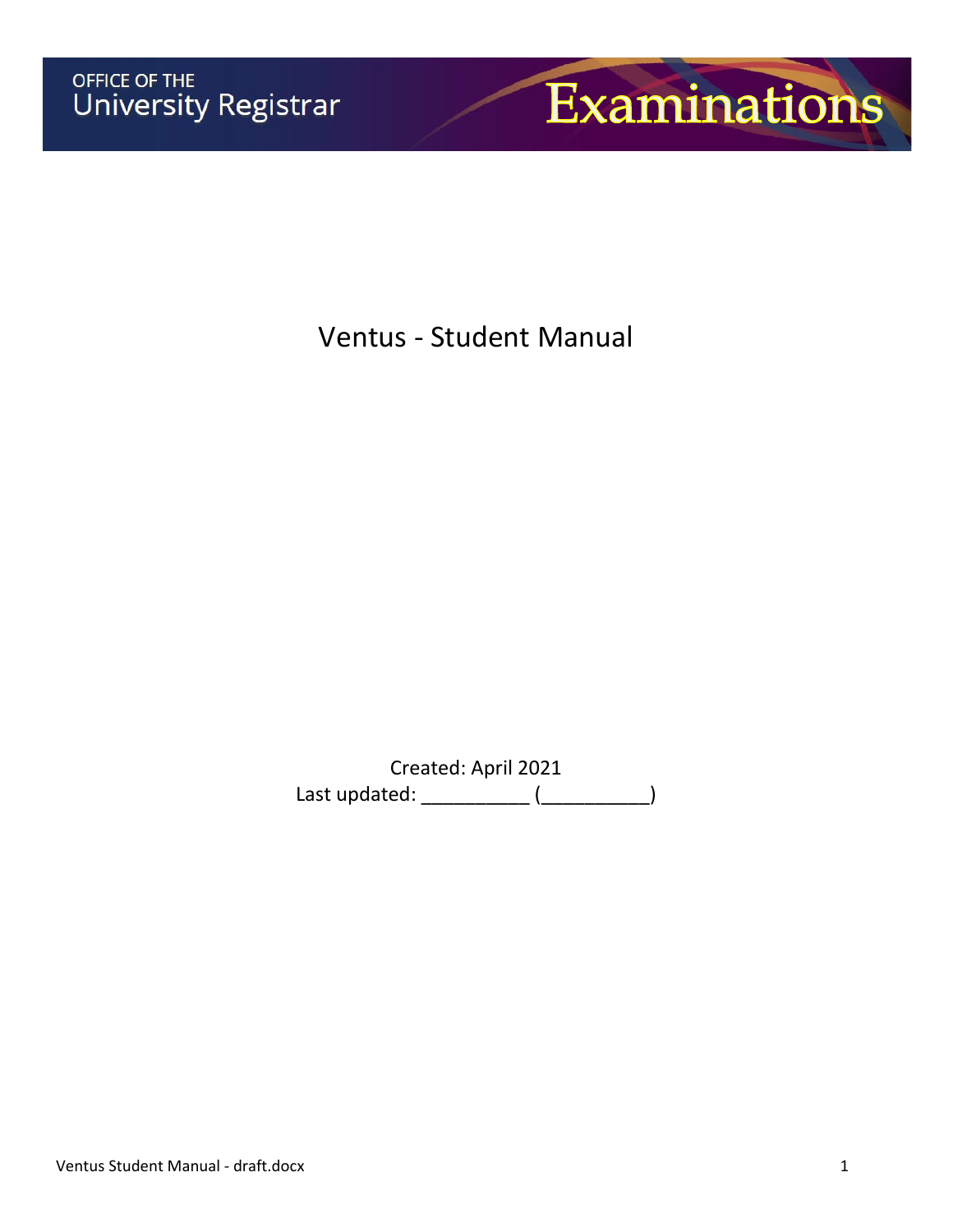# **Table of Contents**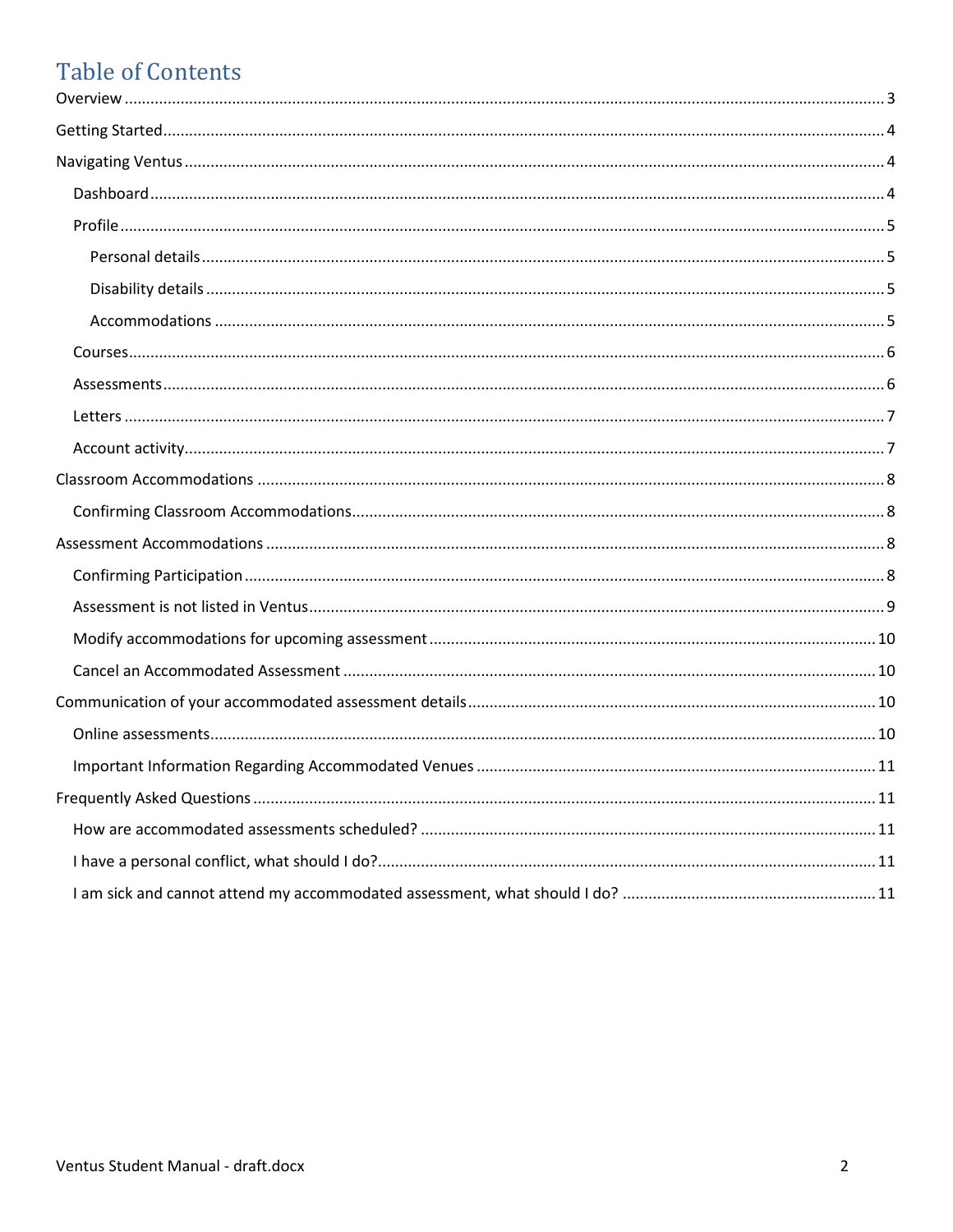# <span id="page-2-0"></span>**Overview**

Please note: "Assessment" refers to any quiz, test, midterm occurring during the term or SOLUS-listed mid-year or final exam.

On May 2<sup>nd</sup>, 2022, the University introduced Ventus, an online application replacing the previous Exam Accommodation System (EAS), which received requests from students who were authorized through Student Wellness Services to receive exam accommodations for in-class assessments. Students will receive access to Ventus on May 9<sup>th</sup>, 2022, at which point it will be the primary platform used to communicate and administer accommodations through both the Exams Office and Student Wellness Services. Ventus eliminates the need for students to share their Letters of Accommodation (LoA) and ensures that students, instructors, and administrators have one centralized area for all student accommodations, whether they are for assessments or for the classroom.

With the introduction of Ventus, the Exams Office will begin administering all in-person accommodated assessments. Previously, our office only administered accommodations where the student needed one of the following accommodations:

- 45 minutes or more of extra time per hour
- Use of a private room
- Use of a computer

As our office is now administering all accommodations, students are now required to request accommodations for all SOLUS-listed mid-year and final assessments. Before now, it was assumed all students registered with Student Wellness Services required all of their accommodations and the Exams Office applied them accordingly. Ventus requires students to request accommodations for all assessments, regardless of whether they are listed in SOLUS or not. Students **must** confirm participation for all assessments in order to receive their accommodations.

Accommodated assessments administered by the Exams Office are scheduled at the same date and time as the rest of the class, unless a student's accommodation prohibits us from scheduling at that time. Extra time will be placed at the beginning or end of the assessment, dependent on your Queen's schedule. If an accommodated assessment must be moved, it will be moved to the nearest possible time **after** the originally scheduled assessment date and time.

### **Important Deadlines**

### **For term assessments (e.g., In-class quizzes, tests, and midterms):**

• Participation must be confirmed a minimum of 10 days prior to the exam date. **This deadline will be relaxed until June 1st, 2022, to give students and faculty time to adjust to the new system.** Late requests will not be accepted and the student may be required to write without accommodations. Accommodated exam arrangements (date, time and location) will be finalized in Ventus 1 week prior to the exam date.

### **For SOLUS-listed mid-year or final exams:**

- Participation should be confirmed a minimum of ten days before the assessment to guarantee your accommodations. Late requests may not be accepted and you may be required to write without accommodations. Accommodated assessment arrangements (date, time and location) will be finalized by the last day of classes.
- Accommodation requests for exam and religious observance conflicts are due a minimum of ten days before the assessment. Late requests will not be accepted and you will be required to write without accommodations. Accommodated assessment arrangements (date, time and location) will be finalized by the last day of classes.

Ventus Student Manual - draft.docx 3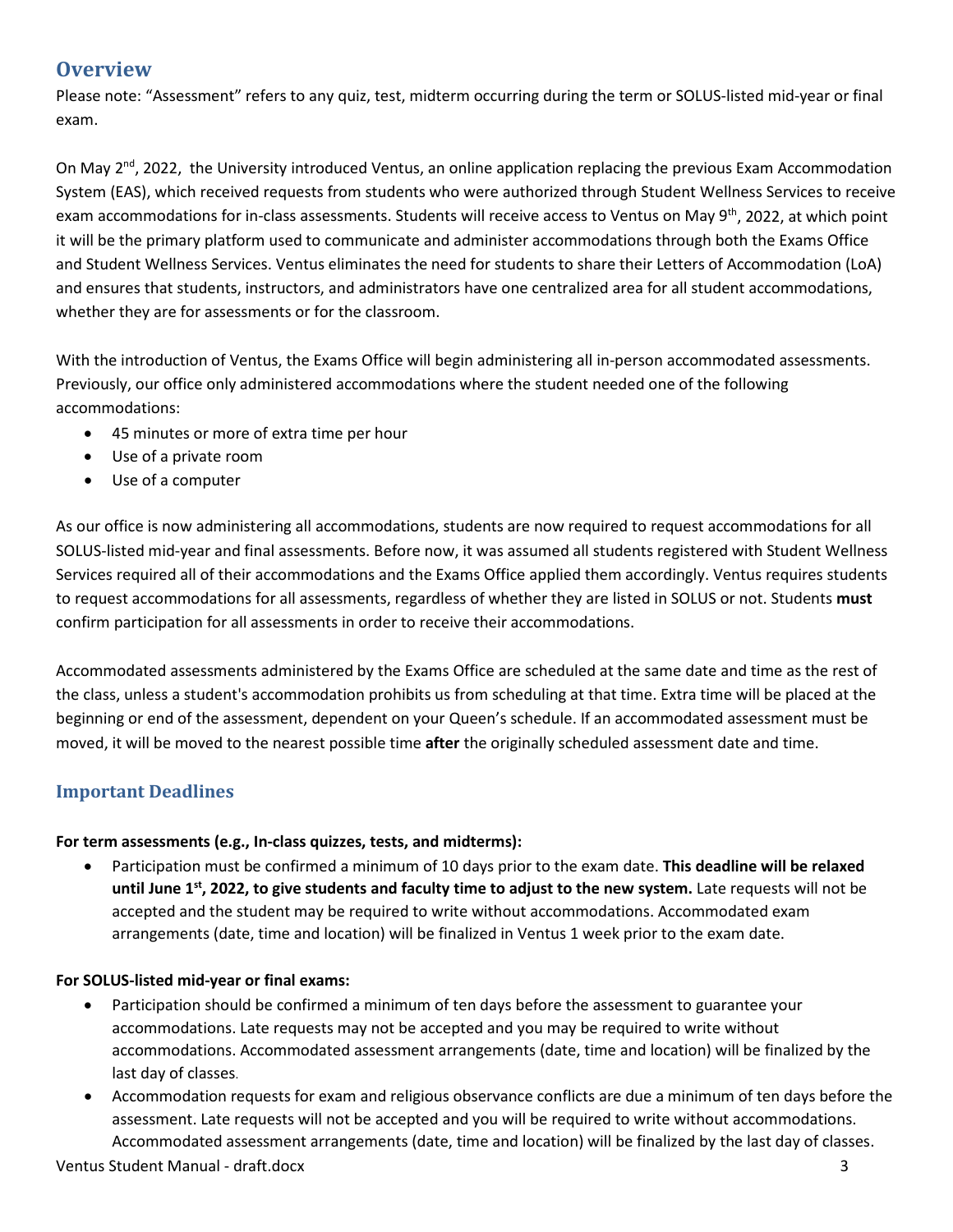# <span id="page-3-0"></span>**Getting Started**

Login into Ventus at [https://ventus.queensu.ca/ventus/profile/dashboard.php,](https://ventus.queensu.ca/ventus/profile/dashboard.php) using your NetID and password. The system is available to current students at Queen's University registered with Student Wellness Services.

<span id="page-3-1"></span>

### <span id="page-3-2"></span>**Dashboard**

From the Dashboard, you can view a summary of 'Assessments to be confirmed' and 'Upcoming assessments with accommodations'.

*Assessments to be confirmed* require you to confirm your participation to ensure you receive accommodations. You must do this by the deadline, or you may be required to write without accommodations.



*Upcoming assessments with accommodations* show which assessments you have confirmed participation for and when and where you are scheduled to write.

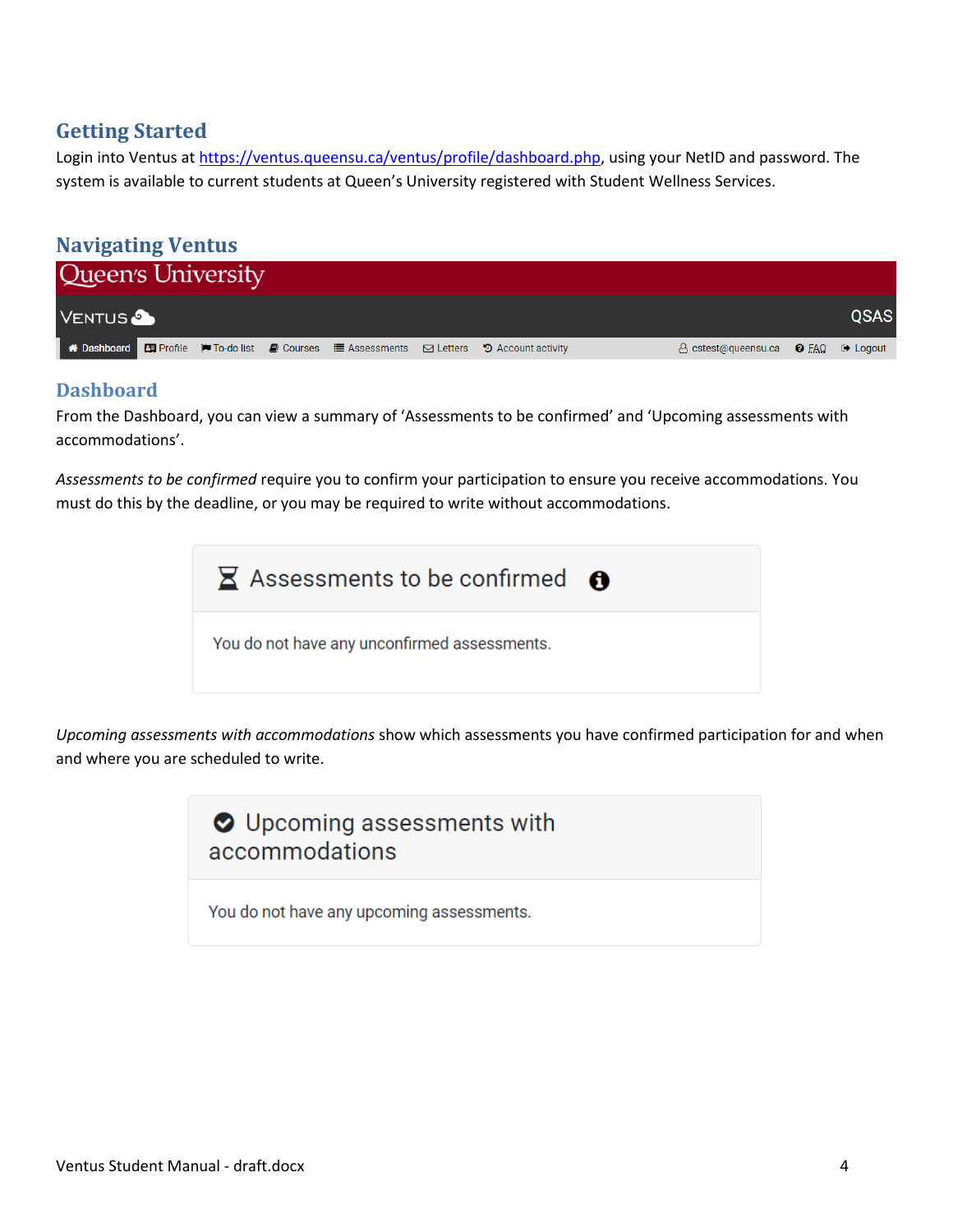### <span id="page-4-0"></span>**Profile**

Your profile displays your personal information including your documented disabilities and approved accommodations.

### <span id="page-4-1"></span>**Personal details**

Your profile contains all your personal details which are pulled directly from SOLUS. If you need to make changes, you can change it directly in SOLUS [\(https://www.queensu.ca/registrar/solus/personal-info\)](https://www.queensu.ca/registrar/solus/personal-info) or contact [SOLUS@queensu.ca.](mailto:SOLUS@queensu.ca) Your preferred email cannot be edited, and your Queen's email will always be used for communication regarding your accommodations.

# Personal details



### <span id="page-4-2"></span>**Disability details**

This section allows you to confirm your disability/conditions that require accommodations, as well as upload attachments verifying your need for accommodations.

| Disability details                                                                                                                                                                                                                              | + Add disability information |                  |                  |               |  |  |  |
|-------------------------------------------------------------------------------------------------------------------------------------------------------------------------------------------------------------------------------------------------|------------------------------|------------------|------------------|---------------|--|--|--|
| REMINDER: Personal and confidential information is handled in accordance with QSAS - Statement of Confidentiality. Students are reminded to use care<br>when storing and handling sensitive electronic documents on personal or shared devices. |                              |                  |                  |               |  |  |  |
| <b>Disability</b>                                                                                                                                                                                                                               | <b>Permanent</b>             | <b>Confirmed</b> |                  |               |  |  |  |
|                                                                                                                                                                                                                                                 |                              |                  | <b>Effective</b> | Attachment(s) |  |  |  |

### <span id="page-4-3"></span>**Accommodations**

Your approved classroom and exam accommodations are listed. An accommodation may apply to all or some of your courses, which is indicated in the *Applies to* column. Each accommodation has an effective date and expiry date.

| Accommodations <b>O</b>            |                                     |                  |                |                                 |                   |  |  |  |  |  |
|------------------------------------|-------------------------------------|------------------|----------------|---------------------------------|-------------------|--|--|--|--|--|
|                                    | Template classroom accommodations   |                  |                |                                 |                   |  |  |  |  |  |
| <b>Staff</b>                       | <b>Accommodation</b>                | <b>Effective</b> |                | <b>Expires</b>                  | <b>Status</b>     |  |  |  |  |  |
| Assessment accommodations <b>o</b> |                                     |                  |                |                                 |                   |  |  |  |  |  |
| <b>Staff</b>                       | <b>Accommodation</b>                | <b>Effective</b> | <b>Expires</b> | <b>Status</b>                   | <b>Applies to</b> |  |  |  |  |  |
| Kyla Lutz                          | Extra time - 15 min per 1 hour exam | 26 Apr., 2022    | 31 Oct., 2022  | $\blacktriangleright$ Permitted | All courses       |  |  |  |  |  |
| Kyla Lutz                          | <b>Word prediction (WordQ)</b>      | 26 Apr., 2022    | 31 Oct., 2022  | $\blacktriangleright$ Permitted | All courses       |  |  |  |  |  |
| <b>Kyla Lutz</b>                   | <b>Scribe</b>                       | 26 Apr., 2022    | 31 Oct., 2022  | $\vee$ Permitted                | All courses       |  |  |  |  |  |
| <b>Kyla Lutz</b>                   | <b>Standard chair</b>               | 26 Apr., 2022    | 31 Oct., 2022  | $\vee$ Permitted                | All courses       |  |  |  |  |  |
| Kyla Lutz                          | MP3/Audio CD (store-bought)         | 26 Apr., 2022    | 31 Oct., 2022  | $\blacktriangleright$ Permitted | All courses       |  |  |  |  |  |
| <b>Kyla Lutz</b>                   | <b>Accessible washroom</b>          | 26 Apr., 2022    | 31 Oct., 2022  | $\blacktriangleright$ Permitted | All courses       |  |  |  |  |  |
| Kyla Lutz                          | Large Print - Font 18               | 26 Apr., 2022    | 31 Oct., 2022  | $\blacktriangleright$ Permitted | All courses       |  |  |  |  |  |
| Kyla Lutz                          | <b>Stretch/rest breaks</b>          | 26 Apr., 2022    | 31 Oct., 2022  | $\vee$ Permitted                | All courses       |  |  |  |  |  |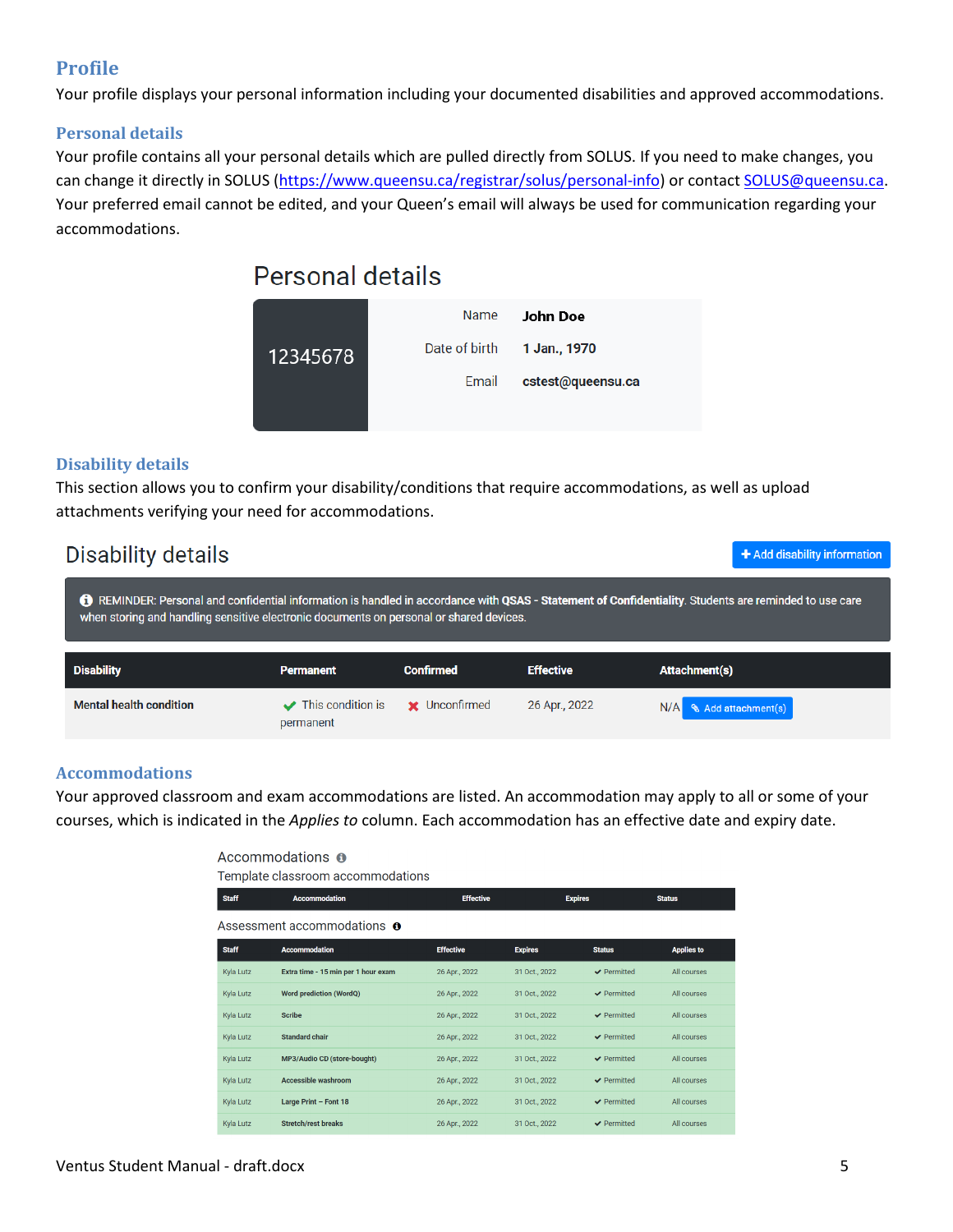### <span id="page-5-0"></span>**Courses**

*Courses* lists the courses you are currently enrolled in. Selecting a course allows you to view your approved classroom accommodations for the course. At the start of the term, you need to confirm which accommodations you require for the course. This confirmation must be made a minimum of 10 days prior to the exam date. Responses cannot be edited in Ventus once submitted; you will need to reach out to your advisor to make changes.



There are no courses for this semester...

More information on how classroom accommodations (including note-taking and assignment extensions) are implemented can be found at [https://www.queensu.ca/studentwellness/accessibility-services.](https://www.queensu.ca/studentwellness/accessibility-services)

### <span id="page-5-1"></span>**Assessments**

NOTE: "Assessment" refers to any quiz, test, midterm occurring during the term or SOLUS-listed mid-year or final assessment.

Assessments lists all exams for courses you are enrolled in. They are separated into the following:

**Unconfirmed assessments**: Assessments that require action. You need to indicate if you require your accommodations or if you will write without any of your accommodations.

# Unconfirmed assessments  $\theta$

| Course                                                           | <b>Assessment type</b> | <b>Scheduled date</b> | <b>Duration in class</b> |  |  |  |
|------------------------------------------------------------------|------------------------|-----------------------|--------------------------|--|--|--|
| You do not have any assessments awaiting a response at this time |                        |                       |                          |  |  |  |

**Assessments I'm Writing With Accommodations**: Assessments you have confirmed you require your accommodations for. Details regarding your accommodated exam will be published here as your exam date approaches.

### Assessments I'm writing with accommodations  $\bullet$

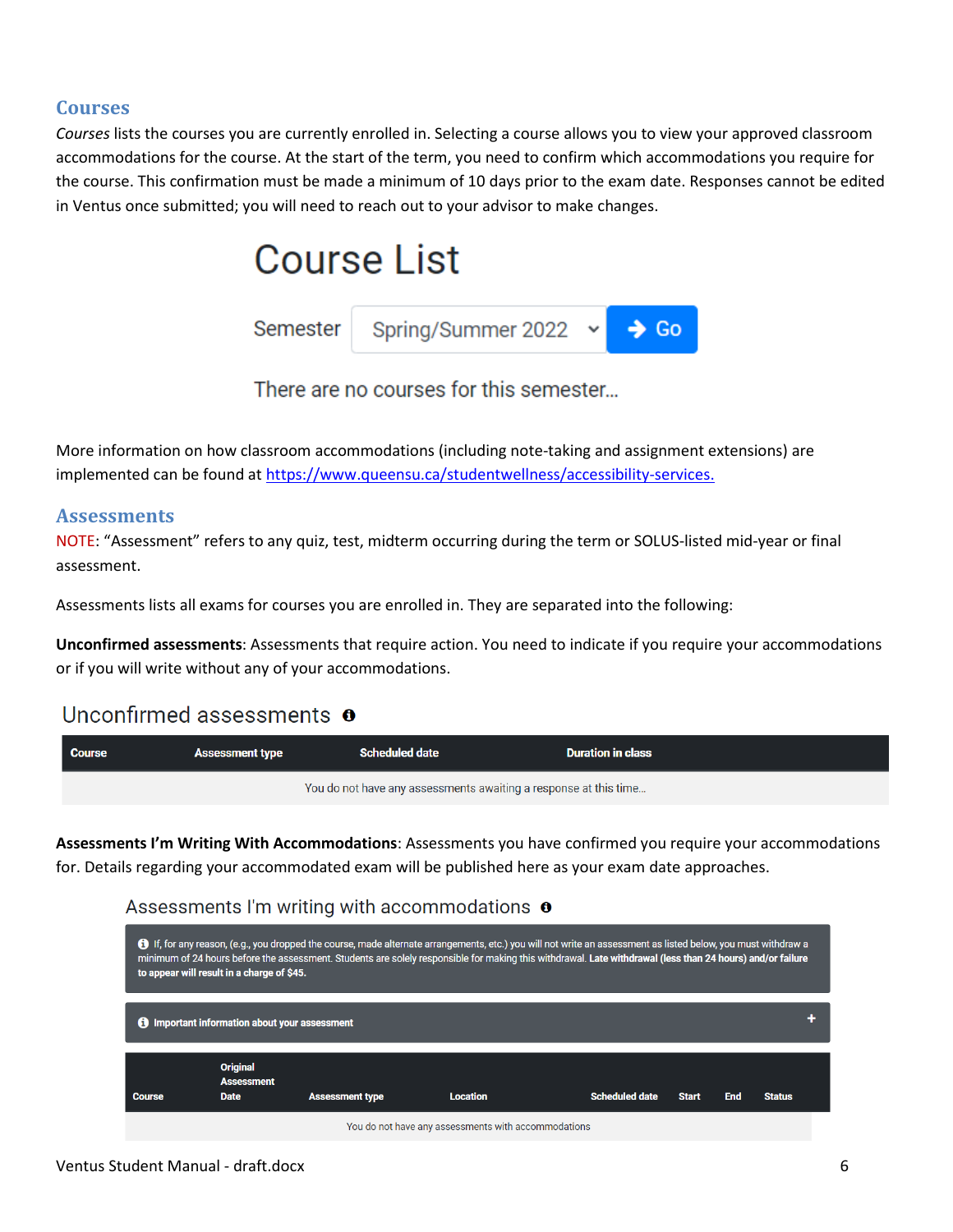**For assessments taking place during the semester, location and time details will be finalized a week (5 business days) prior to the assessment date. Before this date, details are subject to change. You will receive a reminder email two days prior to the assessment.**

**Assessments I'm Writing without accommodations**: Exams you have confirmed you do not require accommodations for.

# Assessments I'm writing without accommodations

| <b>Course</b> | <b>Assessment type</b> | <b>Scheduled date</b>                             | <b>Reason</b> |
|---------------|------------------------|---------------------------------------------------|---------------|
|               |                        | You do not have any upcoming assessments in class |               |

### <span id="page-6-0"></span>**Letters**

You can view your Letter of Accommodation (LOA) and print as necessary. You are not required to submit your LOA to your instructor as they can view your accommodation needs through Ventus; however, your instructor may request your LOA.

### <span id="page-6-1"></span>**Account activity**

Account activity shows any changes such as addition of an accommodation, confirmation of participation of an exam, etc.

# **Account activity**

| Who       | <b>What</b>         | <b>Details</b>                      | <b>When</b>           |
|-----------|---------------------|-------------------------------------|-----------------------|
| Kyla Lutz | Accommodation added | Extra time - 15 min per 1 hour exam | 26 Apr., 2022 @ 18:15 |
| Kyla Lutz | Accommodation added | <b>Word prediction (WordQ)</b>      | 26 Apr., 2022 @ 18:15 |
| Kyla Lutz | Accommodation added | <b>Scribe</b>                       | 26 Apr., 2022 @ 18:15 |
| Kyla Lutz | Accommodation added | <b>Standard chair</b>               | 26 Apr., 2022 @ 18:15 |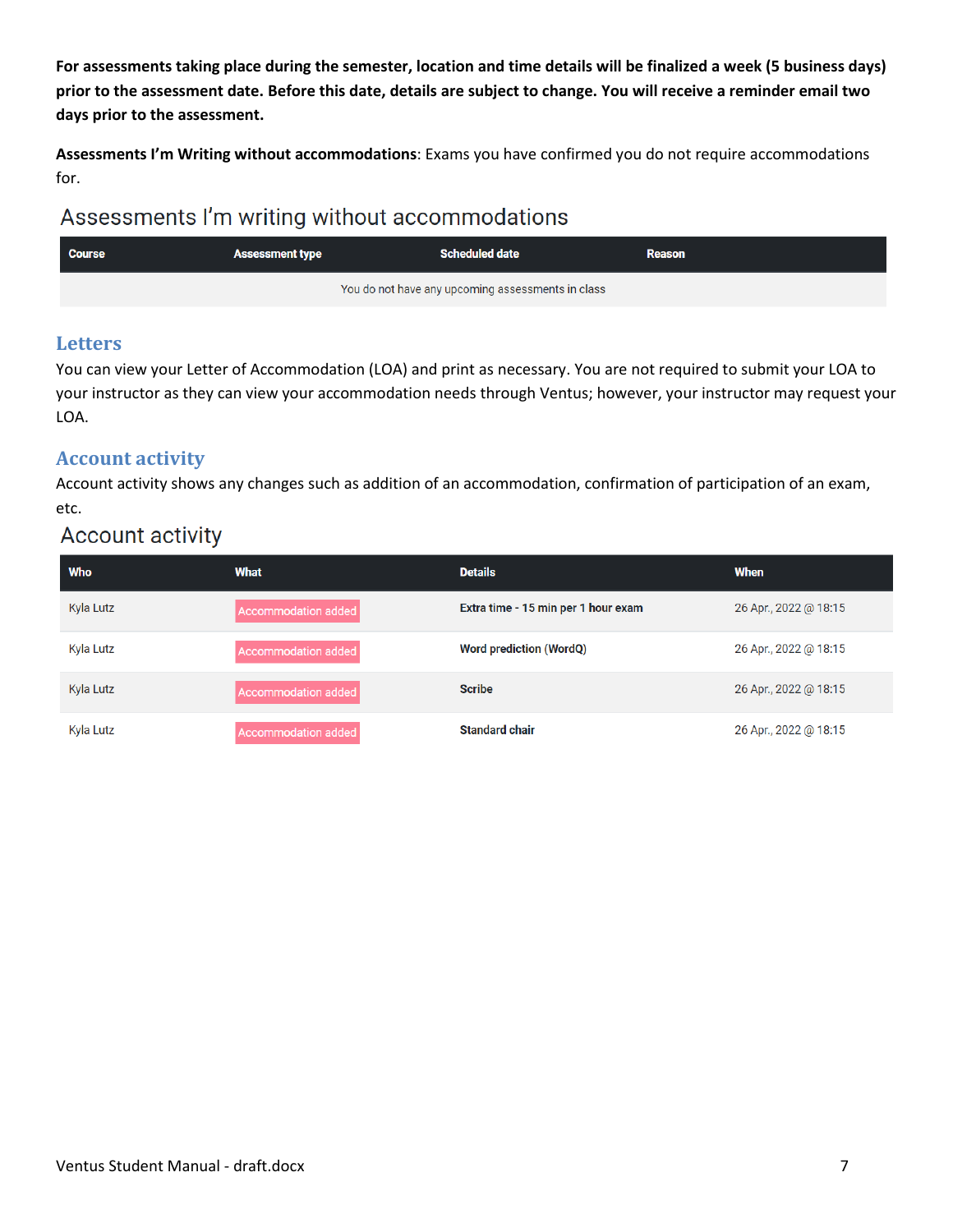# <span id="page-7-0"></span>**Classroom Accommodations**

*NOTE: Ensure your accommodations have been approved by your QSAS advisor before attempting to add accommodations to your courses.*

### <span id="page-7-1"></span>**Confirming Classroom Accommodations**

Select **Courses** in the menu navigation bar.

| Queen's University |  |  |                                                                                                                |                                    |             |
|--------------------|--|--|----------------------------------------------------------------------------------------------------------------|------------------------------------|-------------|
| <b>VENTUS</b>      |  |  |                                                                                                                |                                    | <b>QSAS</b> |
|                    |  |  | Bashboard <b>EX</b> Profile MPTo-dollist <b>@</b> Courses III Assessments <b>EX Letters</b> 3 Account activity | B cstest@queensu.ca ● EAQ ● Logout |             |

Ensure that you are in the current semester then continue to select your desired course.

# Course List

| Semester   Spring/Summer 2021 $\vee$ | Go |  |
|--------------------------------------|----|--|
| PRAC411 - Practicum (IS/TE)          |    |  |
| PROF110 - Self As Teacher            |    |  |
| PROF210 - Self as Learner            |    |  |

From the course page, all your approved classroom accommodations are listed. If you require any additions or changes, please contact your QSAS Advisor.

Select the classroom accommodation you require for the course and deselect those that are not required.

Once you have finalized your selection, select the submit button.

### <span id="page-7-2"></span>**Assessment Accommodations**

Please note: "Assessment" refers to any quiz, test, midterm occurring during the term, or SOLUS-listed mid-year or final exam.

### <span id="page-7-3"></span>**Confirming Participation**

**Confirmation is a required step.** The deadline to confirm your choice is a minimum of 2 weeks before the assessment date. **This deadline is relaxed for May 2022 to allow students and faculty time to grow accustomed to the new system.**  If you do not confirm your choice by the appropriate deadline, you may not have the opportunity to write the assessment with accommodation.

You can view and respond to your upcoming assessments from the Dashboard. "Assessments to be confirmed" shows recent assessments added by the instructor or the Exams Office. Select "View" to see which assessments still require confirmation. This will take you to the Assessments page.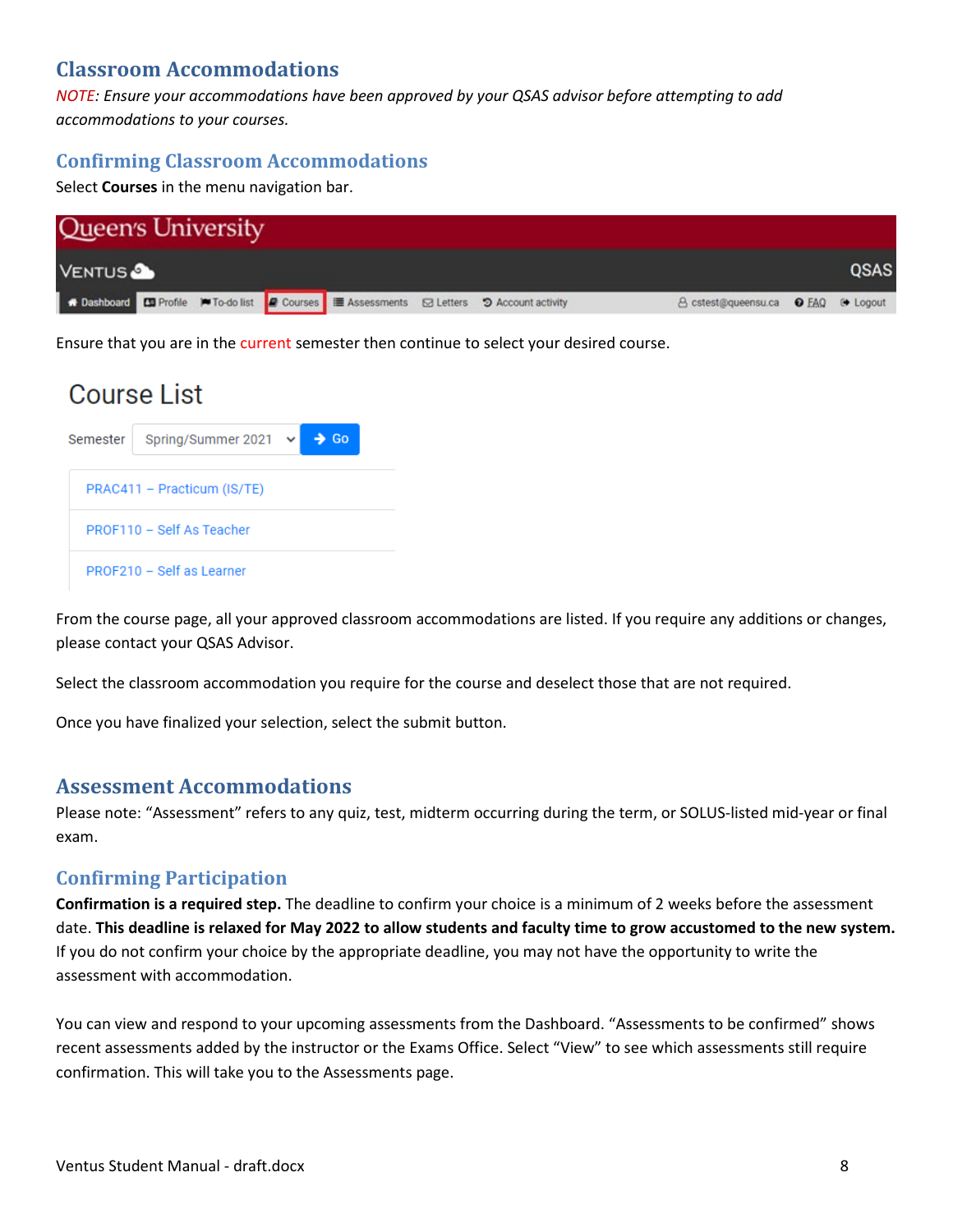|--|--|--|--|--|--|--|

| $\Xi$ Assessments to be confirmed $\Theta$   | O Upcoming assessments with<br>accommodations |
|----------------------------------------------|-----------------------------------------------|
| You do not have any unconfirmed assessments. | You do not have any upcoming assessments.     |

For each listed assessment, select "Respond".

| <b>Course</b>    | <b>Exam type</b> | <b>Scheduled date</b> | <b>Duration in class</b> |                       |
|------------------|------------------|-----------------------|--------------------------|-----------------------|
| MATH110B 001 LEC | Midterm          | 29 Apr., 2021 @ 16:30 | 45 minutes               | $\rightarrow$ Respond |

Your approved accommodations will be listed, and you can select which accommodations you require for the specified assessment. Please note, adding or removing an accommodation does not impact the use of that accommodation for other assessments.

If you are approved for extra time, you will see your accommodated duration listed under *Extra time*.

You must read and agree to the academic integrity statement, and select "I confirm that I will write this assessment WITH accommodations."

The assessments will be listed under *Assessments I'm writing with accommodations* on the Assessments page.

If you choose to write without any accommodations, select "I confirm that I will write this assessment WITHOUT accommodations." This means you are writing the assessment as originally scheduled and without accommodations.

The assessments will be listed under *Assessments I'm writing without accommodations* on the Assessments page. If you require your accommodations for an assessment, select *Undo*.

Repeat the process above for all listed assessments. If you have not responded to an Assessment Requiring Accommodation (ARA), you will receive a reminder email to do so. Please monitor your email for notification when Assessments Requiring Accommodation are available. You are solely responsible for responding to an Assessment Requiring Accommodation by the deadline.

**Important:** Confirmation of participation for Final Assessments will not be available until the assessment schedule has been finalized. You will receive an email when the Assessment(s) Requiring Accommodation has been added. To guarantee your accommodations, you are required to confirm participation by November 15 (Fall) and March 15 (Winter).

### <span id="page-8-0"></span>**Assessment is not listed in Ventus**

If an assessment is not listed, it is because the instructor has not added it to Ventus, or the instructor is administering the assessment without the assistance of the Exams Office. Please follow up with your instructor a minimum of 2 weeks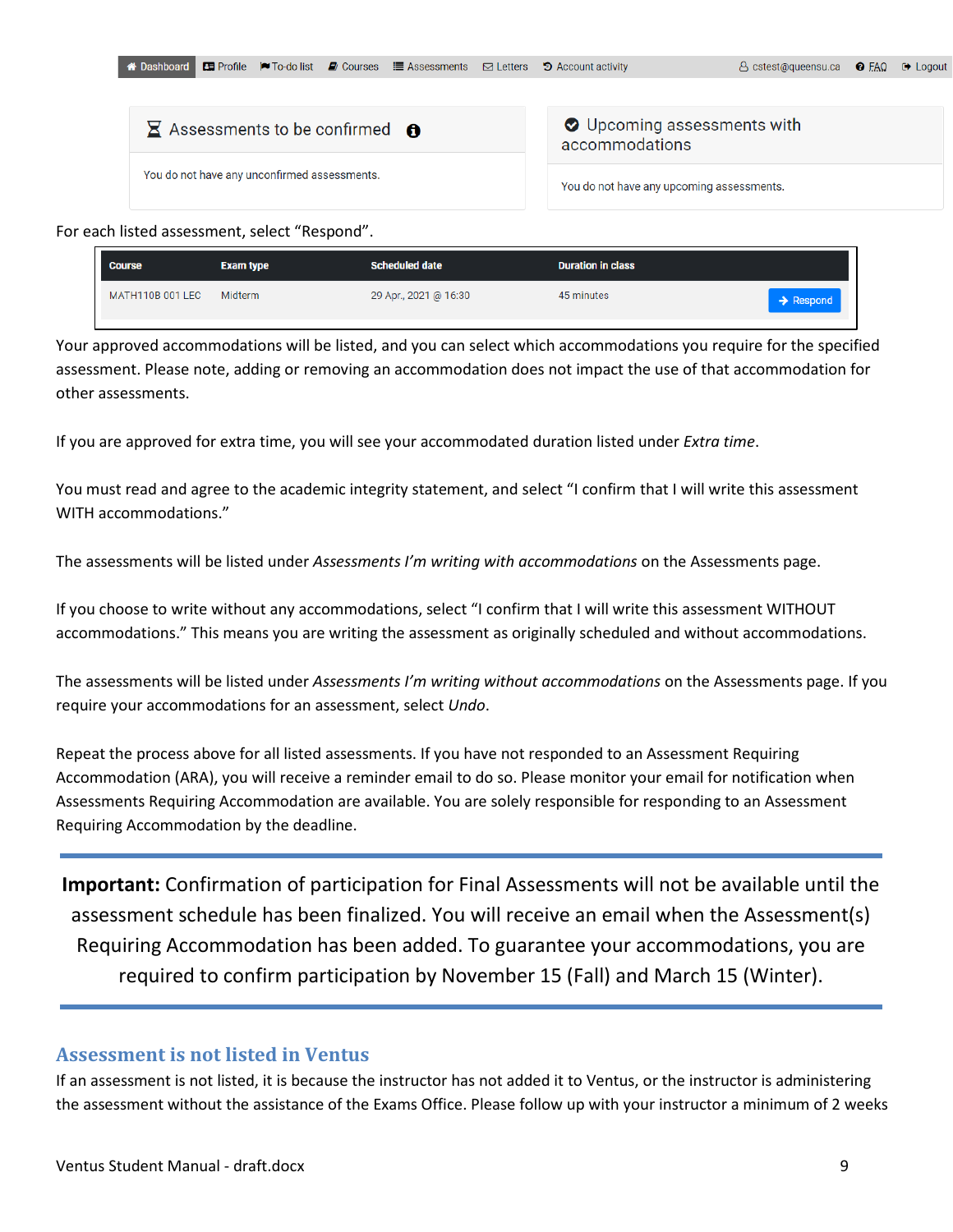in advance of the assessment for further information. You will receive an email when the assessment has been added, directing you to log into Ventus to confirm your participation.

### <span id="page-9-0"></span>**Modify accommodations for upcoming assessment**

To modify the accommodations required for an assessment, go to the Assessments page to view all your assessments. Any modifications must be made a minimum of 2 weeks prior to the exam date; changes will not be accepted past this deadline. **These deadlines have been relaxed during May 2022 to allow students and faculty to grow accustomed to the new application.** If you require a revision to your approved accommodations, you will need to reach out to Student Wellness Services.

Select "View/edit" for the assessment you want to modify.

| <b>Course</b>                    | <b>Exam type</b> | Location | <b>Scheduled date</b> | <b>Start</b> | <b>End</b> | <b>Status</b>    |                                    |
|----------------------------------|------------------|----------|-----------------------|--------------|------------|------------------|------------------------------------|
| <b>BIOL103 001</b><br><b>LEC</b> | Quiz             | Waiting  | 28 May, 2021          | 08:00        | 08:20      | $\odot$ Upcoming | → View / edit<br><b>*</b> Withdraw |

Adjust your accommodation requirements as desired and select "Modify accommodations". If the button is not available, the deadline to modify your accommodations has passed.

### <span id="page-9-1"></span>**Cancel an Accommodated Assessment**

If you no longer require your accommodations for an assessment, select "Withdraw". Please note, you cannot undo this action in Ventus. You must contact the Exams Office a minimum of 2 weeks prior to the assessment date to reinstate any accommodations for an assessment. **For each late withdrawal (less than 24 hours) and/or failure to appear, you will be subject to a charge of \$45.**

# <span id="page-9-2"></span>**Communication of your accommodated assessment details**

Check back regularly to stay up to date on when and where you are writing. Your date, time, and location will display as *Pending* until finalized.

| PROF504 001<br>LEC | Midterm <del>(online)</del> | Await communication from<br>your Instructor/Faculty for | Pendina | Pending | Pending © Upcoming | $\rightarrow$ View /<br>edit |
|--------------------|-----------------------------|---------------------------------------------------------|---------|---------|--------------------|------------------------------|
|                    |                             | applying accommodations to<br>this online exam.         |         |         |                    | <b>*</b> Withdraw            |

Your arrangements will be finalized one week prior to the assessment date. You will receive a reminder email with your assessment details 2 days prior to your assessment date.

| PROF110 002 | Quiz | Mitchell Hall (69 Union St.) | 26 Jun., 2021 | 08:00 | $08:40$ $\vee$ Complete | $\rightarrow$ View |
|-------------|------|------------------------------|---------------|-------|-------------------------|--------------------|
| LEC         |      | Room: 126                    |               |       |                         |                    |

### <span id="page-9-3"></span>**Online assessments**

If the assessment is indicated as Online, you will be writing your accommodated assessment online. You are responsible for securing an appropriate location that meets your accommodation needs. Any questions regarding your accommodations should be directed to your instructor.